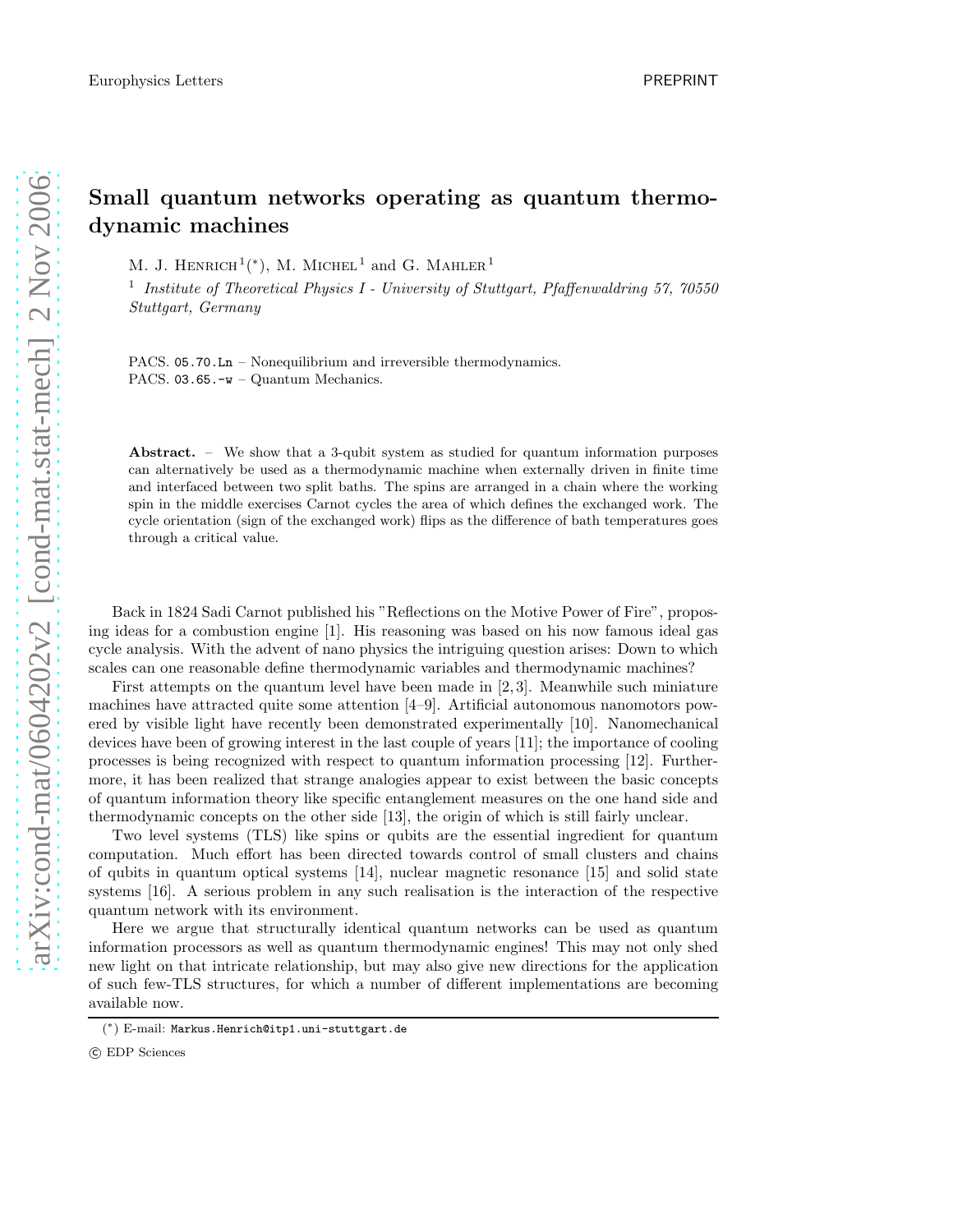

<span id="page-1-0"></span>Fig. 1 – Schematic representation of the system under investigation: An inhomogeneous 3-spin-chain is interfaced between two baths while a time-dependent field deforms the spectrum of spin 2.

The model under consideration will be a Heisenberg coupled spin-chain consisting of three spins which is a typical theoretical description for TLS. Its Hamiltonian reads

<span id="page-1-1"></span>
$$
\hat{H} = \sum_{\mu=1}^{3} \left\{ \frac{\delta_{\mu}}{2} \hat{\sigma}_{z}(\mu) + \lambda \sum_{i=x,y,z} \hat{\sigma}_{i}(\mu) \otimes \hat{\sigma}_{i}(\mu+1) \right\}
$$
(1)

where  $\mu$  specifies the spin,  $\delta_{\mu}$  its local energy splitting,  $\lambda$  the nearest neighbour coupling strength and  $\hat{\sigma}_i(\mu)$  are the Pauli-matrices. The detuning between spin 1 and spin 3 is  $\delta_{13} =$  $(\delta_1 - \delta_3)/2 > 0$ . This model was chosen because of its analogy to the classical carnot engine. As will be explained below the spin in the middle can be considered as the "working gas" whereas the other two spins act as contacts and filters. These filters introduce a resonance effect which is essential for the model to work as a kind of carnot engine.

Thermodynamic properties can be imparted on this system by an appropriate embedding into a larger quantum environment [17–19], without the need of any thermal bath. In the present context, though, it is much simpler to settle for the customary approach: As depicted in Fig. [1,](#page-1-0) the chain is taken to be in thermal contact with two baths  $\alpha = c, h$  with different temperatures  $T_c < T_h$ , such that spin 1 is weakly coupled to the hot bath only and spin 3 to the cold bath. A convenient method to simulate such an open system is then based on the quantum master equation.

To derive the master equation for our model one starts from the Liouville-von-Neumann equation (we set  $\hbar = 1$  and also the Boltzmann constant  $k_B = 1$ ). A typical bosonic bath model consists of uncoupled harmonic oscillators. With the help of projection operator technique up to second order and the Born-Markov approximation [20] the master-equation for the whole spin system then takes the form [21]

$$
\frac{\mathrm{d}}{\mathrm{d}t}\hat{\rho}(t) = -i[\hat{H}, \hat{\rho}(t)] + \hat{\mathcal{D}}_h(\hat{\rho}(t)) + \hat{\mathcal{D}}_c(\hat{\rho}(t))
$$
\n(2)

with  $\hat{H}$  according to [\(1\)](#page-1-1) and  $\hat{\rho}$  denoting the density matrix of the spin system. The dissipator  $\hat{\mathcal{D}}_{\alpha}$  for bath  $\alpha = c, h$  is

$$
\hat{\mathcal{D}}_{\alpha}(\hat{\rho}(t)) = (\hat{A}_{\alpha}\hat{\Gamma}_{\alpha}\hat{\rho}(t)) - (\hat{\Gamma}_{\alpha}\hat{\rho}(t)\hat{A}_{\alpha}) + \n+ (\hat{\rho}(t)\hat{\Gamma}_{\alpha}^{\dagger}\hat{A}_{\alpha}) - (\hat{A}_{\alpha}\hat{\rho}(t)\hat{\Gamma}_{\alpha}^{\dagger}),
$$
\n(3)

where  $\hat{A}_{\alpha}$  are the local coupling operators

$$
\hat{A}_h = \hat{\sigma}_x(1) \otimes \hat{1}(2) \otimes \hat{1}(3)
$$
\n<sup>(4)</sup>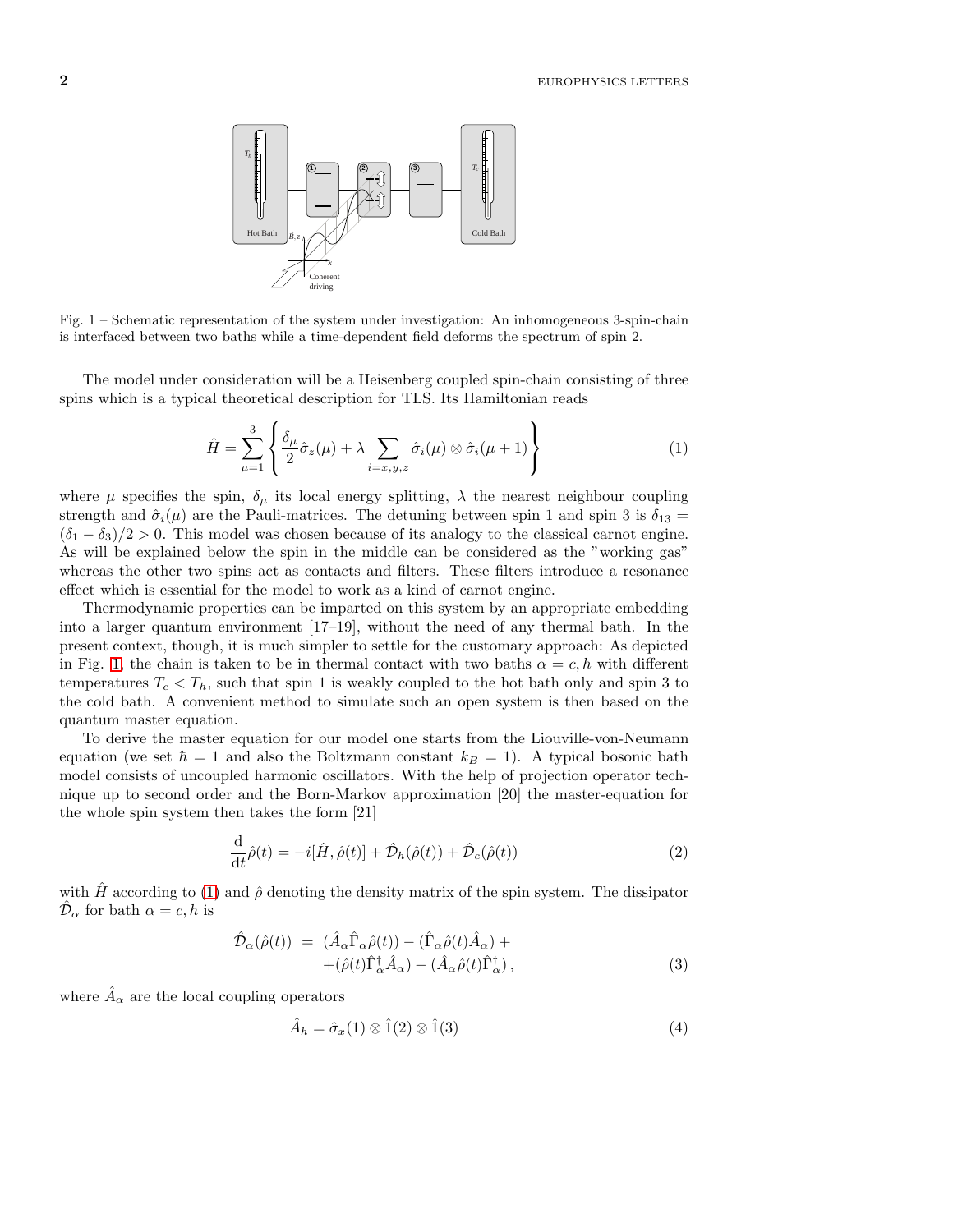M. J. Henrich, M. Michel and G. Mahler: Small quantum networks operating as quantum thermodynamic machines3

$$
\hat{A}_c = \hat{1}(1) \otimes \hat{1}(2) \otimes \hat{\sigma}_x(3). \tag{5}
$$

The matrix elements of  $\hat{\Gamma}_{\alpha}$  in the eigenbasis have the form [18,21]

$$
\langle i|\hat{\Gamma}_{\alpha}|j\rangle = \kappa \left(\frac{\theta(\omega_{ij})}{e^{\omega_{ij}\beta_{\alpha}}-1} + \theta(\omega_{ji})\frac{e^{\omega_{ji}\beta_{\alpha}}}{e^{\omega_{ji}\beta_{\alpha}}-1}\right)A_{ij}^{\alpha}.
$$
 (6)

Here  $\kappa$  is a coupling parameter between system and either bath  $\alpha$ ,  $A_{ij}^{\alpha}$  are the matrix elements of  $\hat{A}_{\alpha}$ ,  $\theta(\omega)$  is the step function,  $\beta_{\alpha} = 1/T_{\alpha}$  the bath temperature and  $\omega_{ij} = E_i - E_j$  are the frequencies of the total spin system  $(\hat{H} | i \rangle = E_i | i \rangle$ ). The stationary state of this master equation with only one bath and for fixed  $\delta_{\mu}$  is easily shown to be canonical of the form  $\hat{\rho}_S = e^{-\beta \hat{H}} \text{Tr} \{ e^{-\beta \hat{H}} \}.$  With both baths in place the spin chain might be viewed as a molecular bridge generating a stationary leakage current  $J_L = J_h = -J_c$ .

Here the heat current  $J_{\alpha}$  between the 3-spin-system and the bath  $\alpha$  can be defined by the energy dissipated via bath  $\alpha$  [22]:

$$
J_{\alpha} = \text{Tr}\left\{ \hat{H}\hat{\mathcal{D}}_{\alpha}(\hat{\rho}(t)) \right\} \tag{7}
$$

where Tr means the trace operation. In the following a current out of bath  $\alpha$  into the machine will be defined as positive.

This situation changes drastically, if in addition, the center spin 2 is driven externally: We assume the form  $\delta_2(t) = \sin(\omega t) b + b_0$  with  $\omega \ll \delta_\mu$ , which enables the bath to sufficiently damp spin 2. If spin 2 was driven too fast it would no longer be possible to exchange energy between spin 2 via spin 1 (3) and its respective bath. The parameters are chosen such that  $\delta_2(t)$  oscillates between the two resonance conditions, i. e.  $b_0 = (\delta_1 + \delta_3)/2$  and b is the detuning  $\delta_{13}$ . It should be possible to implement such devices with any TLS which allows energy exchange based on a coupling small compared with the local energy splittings. In case of an actual spin  $\delta_2(t)$  could be implemented by a varying magnetic field  $\vec{B}$ . If the TLS was realized by a semiconductor quantum dot, the spectrum might be distorted by an external electric field  $E$ .

For any diagonal state of a TLS  $\mu$  in its local energy basis we can always define the temperature  $T_{\mu} = -\delta_{\mu}/\left[\ln\left(p_{\mu}^1/p_{\mu}^0\right)\right]$  and the von Neumann entropy  $S_{\mu} = -(p_{\mu}^0 \ln p_{\mu}^0 + p_{\mu}^1 \ln p_{\mu}^1)$ , where  $p_{\mu}^{0}$  are occupation probabilities for the ground state and  $p_{\mu}^{1}$  for the excited state. Under the conditions as stated there can be no local non-equilibrium, a restrictive but convenient property of TLS. As will become transparent below,  $T_2$  and  $S_2$  indeed behave like thermodynamic variables.

Now we know from the Gibbs relation for the energy change of subsystem 2 that [23]

$$
\Delta E_2 = \Delta Q_2 + \Delta W_2 = \frac{1}{2} \sum_{i=0}^{1} \Delta p_2^i \delta_2^i + \frac{1}{2} \sum_{i=0}^{1} p_2^i \Delta \delta_2^i.
$$
 (8)

The heat  $\Delta Q_2$  is thus associated with the change of occupation probabilities  $p_2^i$ , the work  $\Delta W_2$  with the deformation of the spectrum by external driving (modulation of  $\delta_2(t)$ ). Over one cycle  $\Delta E_2 = 0$  so that

<span id="page-2-0"></span>
$$
W_2 = -Q_2 = -\oint T_2 dS_2.
$$
\n(9)

On the other hand the energy flowing from or into bath  $\alpha$  is heat by definition. Over one period  $\tau = 2\pi/\omega$  this heat is

<span id="page-2-1"></span>
$$
Q_{\alpha} = \int_0^{\tau} J_{\alpha} \mathrm{d}t \tag{10}
$$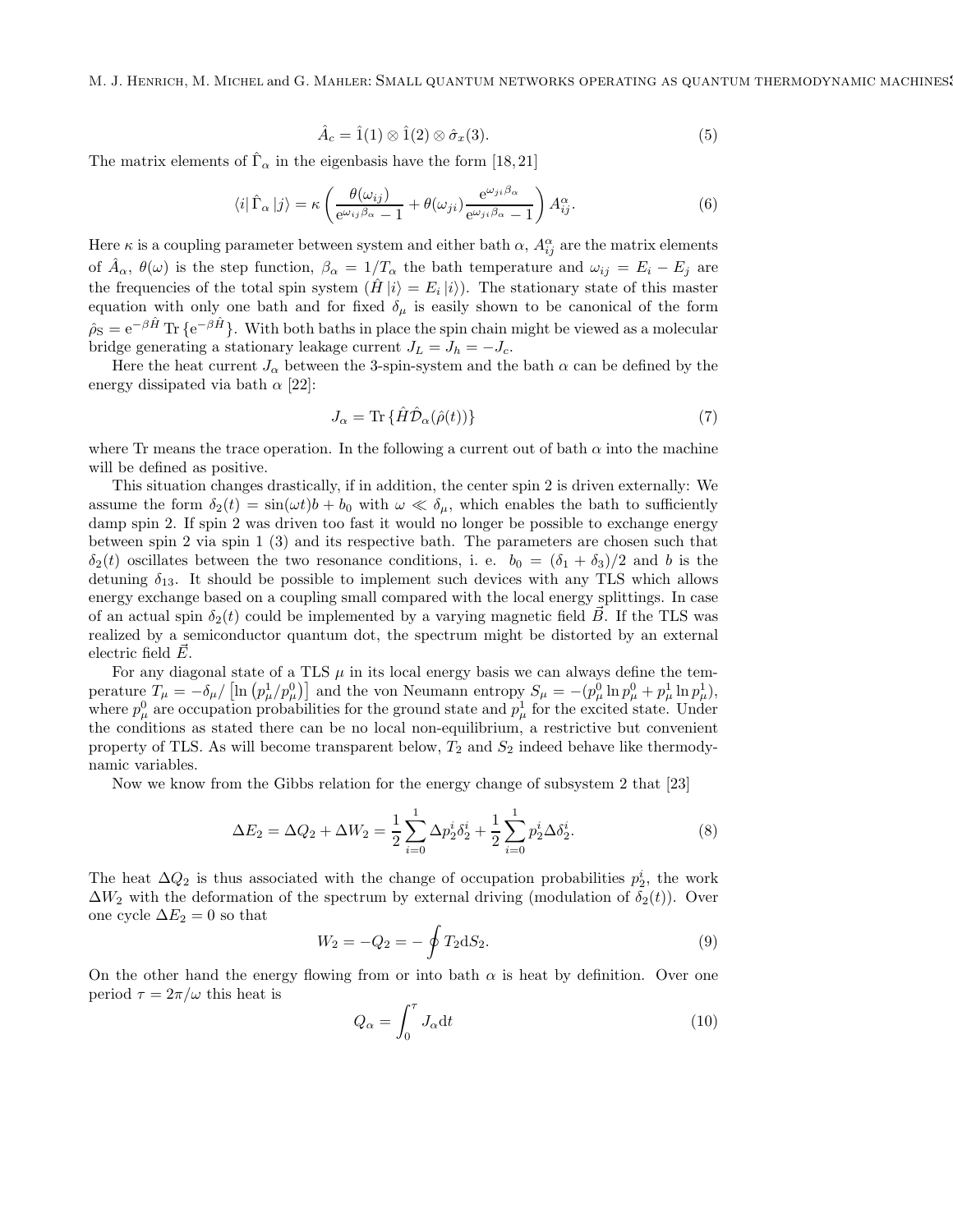**4** EUROPHYSICS LETTERS



<span id="page-3-0"></span>Fig.  $2 - S_2T_2$ -Diagram for the quantum heat pump. The arrows indicate the direction of circulation.

allowing us to identify  $Q_2 = Q_c + Q_h$ . The work per cycle,  $W_2$ , put into the machine will be counted as positive. This sign convention also applies to the transferred heat per cycle,  $Q_{\alpha}$ .

All numerical results are obtained by integrating the master equation with a 4th order Runge-Kutta algorithm. Because of  $\delta_2(t)$ , H is also time-depended. Thus for each time step one has to calculate new dissipators  $\hat{\mathcal{D}}_{\alpha}$ . The parameters taken here are  $\lambda = 0.01$ ,  $\kappa = 0.001$ ,  $\delta_1 = 2.25, \delta_3 = 1.75, \omega = 1/128, T_c = 0.4$  and  $T_h$  is varied, unless stated otherwise. Both coupling parameters  $\lambda$  and  $\kappa$  are chosen to stay in the weak coupling limit. Figure [2](#page-3-0) shows the dynamics of subsystem 2 in its entropy-temperature space.

In analogy with the classical Carnot machine one may approximately distinguish four different steps in the  $S_2T_2$ -diagram (Fig. [2\)](#page-3-0) in combination with the respective currents in Fig. [3:](#page-3-1)

- 1. Quasi-iso-thermal step: Spin 2 (the "working gas") is brought in resonance with spin  $3\left(\delta_2(t) \approx \delta_3\right)$  and so couples with bath c at temperature  $T_c$ . Because of this energy resonance the current  $J_c$  via spin 3 will increase, whereas the current  $J_h$  via spin 2 will be negligible. The occupation probabilities of spin 2 and 3 will approach each other and so do the respective local temperatures.
- 2. Quasi-adiabatic step: Spin 2 is driven out of resonance with spin 3  $(\delta_1 > \delta_2(t) > \delta_3)$ , now  $J_c$  decrease while  $J_h$  nearly stays unchanged. The occupation probability of spin 2 does not change significantly and there is almost no change in the entropy  $S_2$ .



<span id="page-3-1"></span>Fig. 3 – The heat current  $J_{\alpha}(t)$  over one cycle with duration  $\tau = 2\pi/\omega = 804.25$ . The peaks are a result of the resonance-effect.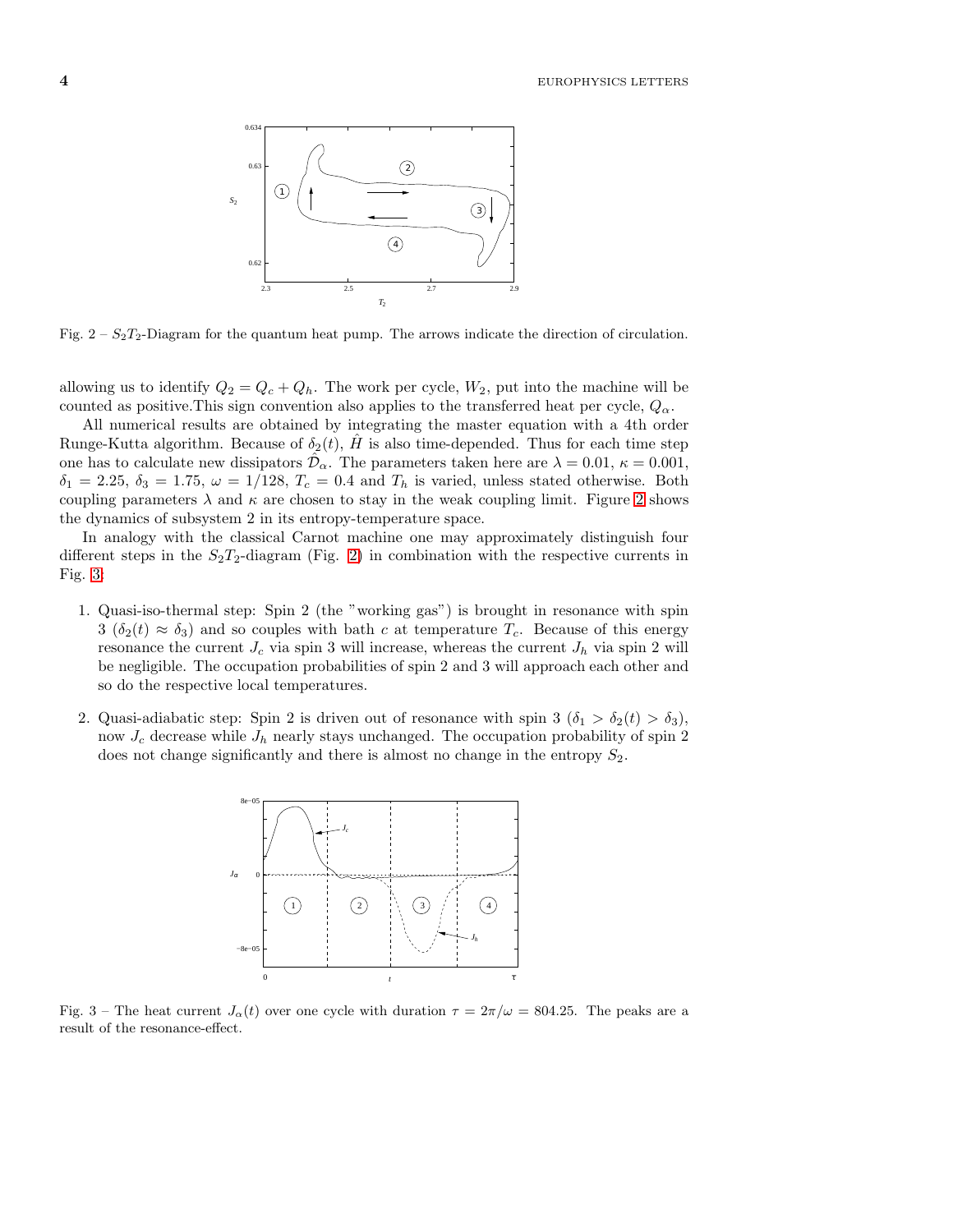

<span id="page-4-0"></span>Fig. 4 – The Carnot-efficiency  $\eta_{\text{Car}}^p$  and the efficiency  $\eta_{\text{qm}}^p$  of the quantum heat pump  $(\Delta T < \Delta T_{\text{max}})$ and  $\eta_{\text{Car}}^e$  and  $\eta_{\text{qm}}^e$  of the heat engine (  $\Delta T > \Delta T_{\text{max}}$ ) as function of the temperature difference  $\Delta T$ .  $\eta_{\text{end}}^e = 1 - \sqrt{T_c/T_h}$  is the efficiency of the classical endoreversible heat engine [24].

- 3. Quasi-iso-thermal step: Spin 2 comes in resonance with spin  $1 \left( \delta_2(t) \approx \delta_1 \right)$  and by that in contact with bath h at temperature  $T_h$ .  $J_h$  increases whereas  $J_c$  is very small. The local temperatures of spin 1 and 2 nearly equal each other.
- 4. Quasi-adiabatic step: Spin 2 is driven back to the starting point as in step 2.

Also under driving some leakage current  $J_L$  will flow from the hotter bath h to the colder bath c leading to a transferred heat  $Q_L = \oint_0^{\tau} J_L dt$  per cycle. This heat is always contained in  $Q_c$ ,  $Q_h$  with the proper sign.  $W_2 = -(Q_h + Q_c)$  is not influenced by  $Q_L$ .

In contrast to the ideal Carnot heat pump which is defined in the quasi-static limit and with the bath coupling set exactly to zero during the adiabatic steps, the quantum heat pump must be driven through its cycle in a finite time (cf. the model of the endoreversible engine [24]). If one would wait after each infinitesimal time step till the system had reached its momentary steady transport configuration (i. e.  $\omega \ll \kappa$ ), the quantum heat pump would no longer work. The area of the  $S_2T_2$ -cycle would be zero. In step 1 (or 4) the local temperature of spin 2 is larger (smaller) than the respective bath temperature  $T_h$  ( $T_c$ ) which is needed to drive a current from spin 2 to bath  $h$  (from bath c to spin 2). There is an entropy production due the dissipation  $\mathcal{D}_{\alpha}$ .

The efficiency of a heat pump is defined by the ratio of the heat  $Q_h$  pumped to the hot reservoir and the work applied  $\eta^p = Q_h/W_2$ , which reduces for the Carnot heat pump to  $\eta_{\text{Car}}^p = T_h/(T_h - T_c)$ . For the heat engine the efficiency is  $\eta^e = W_2/Q_h$  which in the Carnot case leads to  $\eta_{\text{Car}}^e = 1 - T_c/T_h$ .

For the quantum heat pump we have calculated the work  $W_2$  for one cycle out of the  $S_2T_2$ -diagram by [\(9\)](#page-2-0), and the heat  $Q_\alpha$  by [\(10\)](#page-2-1). We find that indeed  $W_2 + Q_c + Q_h = 0$  in all cases and by that confirm the use of  $T_2$  and  $S_2$  as effective thermodynamic variables.

Figure [4](#page-4-0) (left part) shows the numerical results for the efficiency  $\eta_{\rm qm}^p$  as function of  $\Delta T =$  $T_h - T_c$  together with the corresponding Carnot efficiency  $\eta_{\text{Car}}^p$ . As can be seen, the efficiency of the quantum heat pump is always smaller than that of the Carnot pump, as should have been expected. Note that for  $\Delta T = 0$  the efficiency does not diverge as the Carnot efficiency does. Enhanced cooling extends to  $\Delta T < 0$ , i. e.  $J_c$  can be made larger than the reversed leakage current.

The work  $W_2$  to be applied goes to zero at  $\Delta T = \Delta T_{\text{max}}$  (cf. Fig. [5\)](#page-5-0). A rough estimate gives  $\Delta T_{\text{max}} = T_c (\delta_1/\delta_3 - 1) \approx 0.71$  for our model parameters. The actual numerical value is 0.60. At this point the mechanical driving becomes lossless, only the leakage remains. The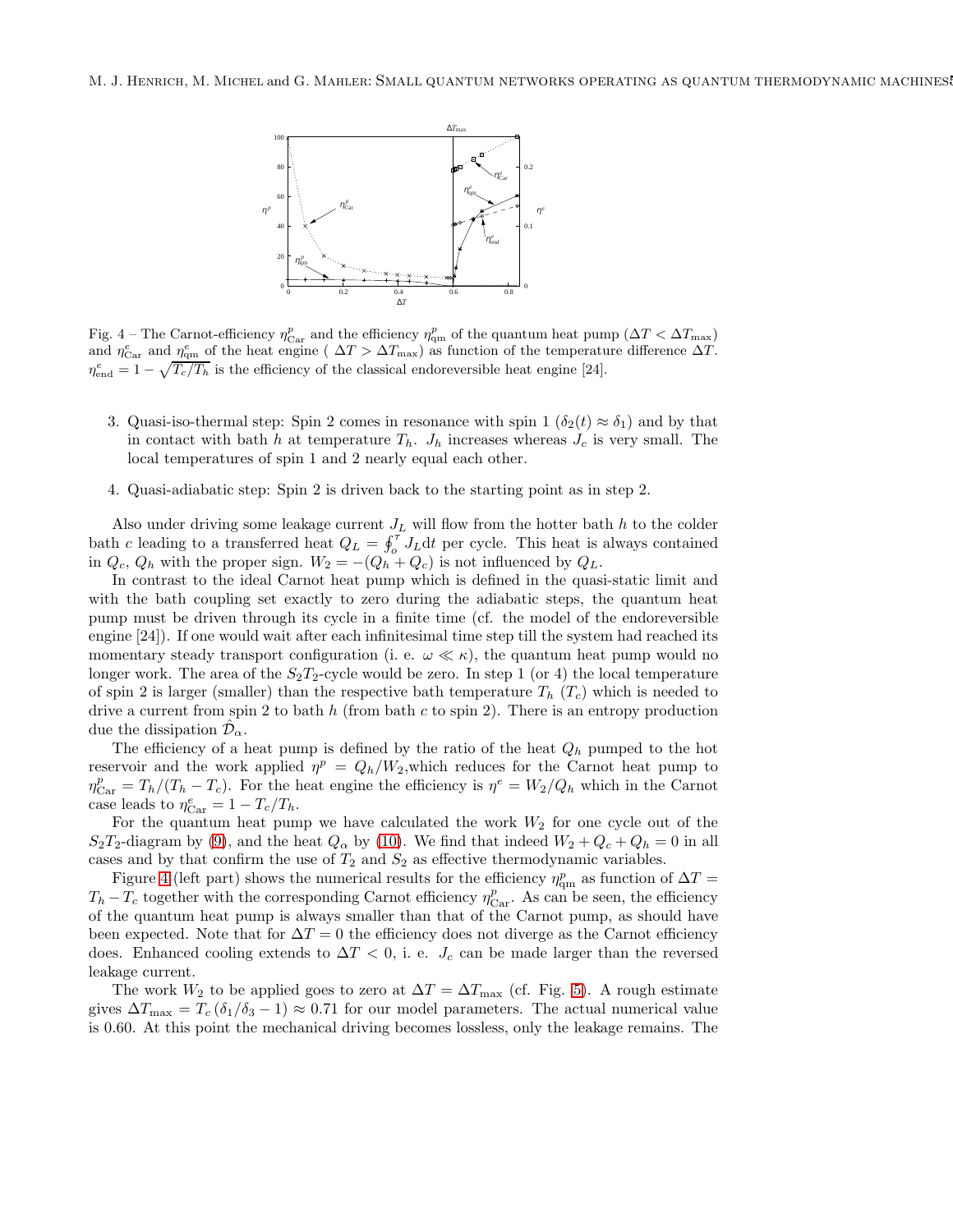

<span id="page-5-0"></span>Fig. 5 – Heat  $Q_c$  and  $Q_h$  as well as the work  $W_2$  performed over one cycle as function of the temperature difference  $\Delta T$ . The inset shows these functions around the point  $\Delta T = \Delta T_{\text{max}}$  in more detail.  $Q_L$  is the leakage heat per cycle.

efficiency  $\eta_{\text{qm}}^p$  goes to zero at some  $\Delta T < \Delta T_{\text{max}}$ , when the heat pumped up is just cancelled by the heat leaked down, i. e. when  $Q_h = 0$ .

To make this conclusion clearer, also the heat  $Q_c$  and  $Q_h$  per cycle are included in Fig. [5](#page-5-0) as function of the temperature difference. The inset shows the point  $\Delta T = \Delta T_{\text{max}}$  for which  $W_2 = 0$  and  $Q_h = Q_L = -Q_c$ .  $Q_c$  changes its sign before  $Q_h$  and  $Q_h$  before  $W_2$  as  $\Delta T$  approaches  $\Delta T_{\text{max}}$  from below. For  $\Delta T > \Delta T_{\text{max}}$  the machine starts working as a heat engine  $(W_2 < 0)$  with efficiencies  $\eta_{\rm qm}^e$  ( $\eta_{\rm Car}^e$ ) shown in Fig. [4](#page-4-0) at right.  $\eta_{\rm qm}^e$  is not far away from the classical efficiency of the so-called endoreversible heat engine, i. e. for a machine completing its cycles at finite time [24]. Eventually this machine operates irreversibly, as the external heat flow from or into the baths is modelled as a transport process. Figure [6](#page-5-1) shows the corresponding  $S_2T_2$ -diagram, now executed with the opposite orientation, in agreement with the reversed sign of  $W_2$ .

Before concluding we remark that these 3-qubit-systems could also be used as nano-scale sensors: If  $\Delta T_{\text{max}}$  was known as a device property, the temperature difference  $\Delta T$  between an unknown bath  $T_c$  and a know bath  $T_h$  could be determined by varying  $T_h$  until  $W_2 = 0$ . At this point the measurement was least disturbing.

Driven spin networks have long since been basis for elementary quantum information processing tasks. For these the influence of decoherence (baths) is disastrous. In this letter we have argued that, when (two conflicting) thermal contacts are added deliberately, such networks should show a completely different, but still quite fascinating behavior. This might open up a new field of research: general quantum networks under the influence of unitary gates (interface to work reservoirs) and thermal contacts (interface to heat reservoirs). In a further



<span id="page-5-1"></span>Fig.  $6 - S_2T_2$ -Diagram for the quantum heat engine. The arrows indicate the direction of circulation.